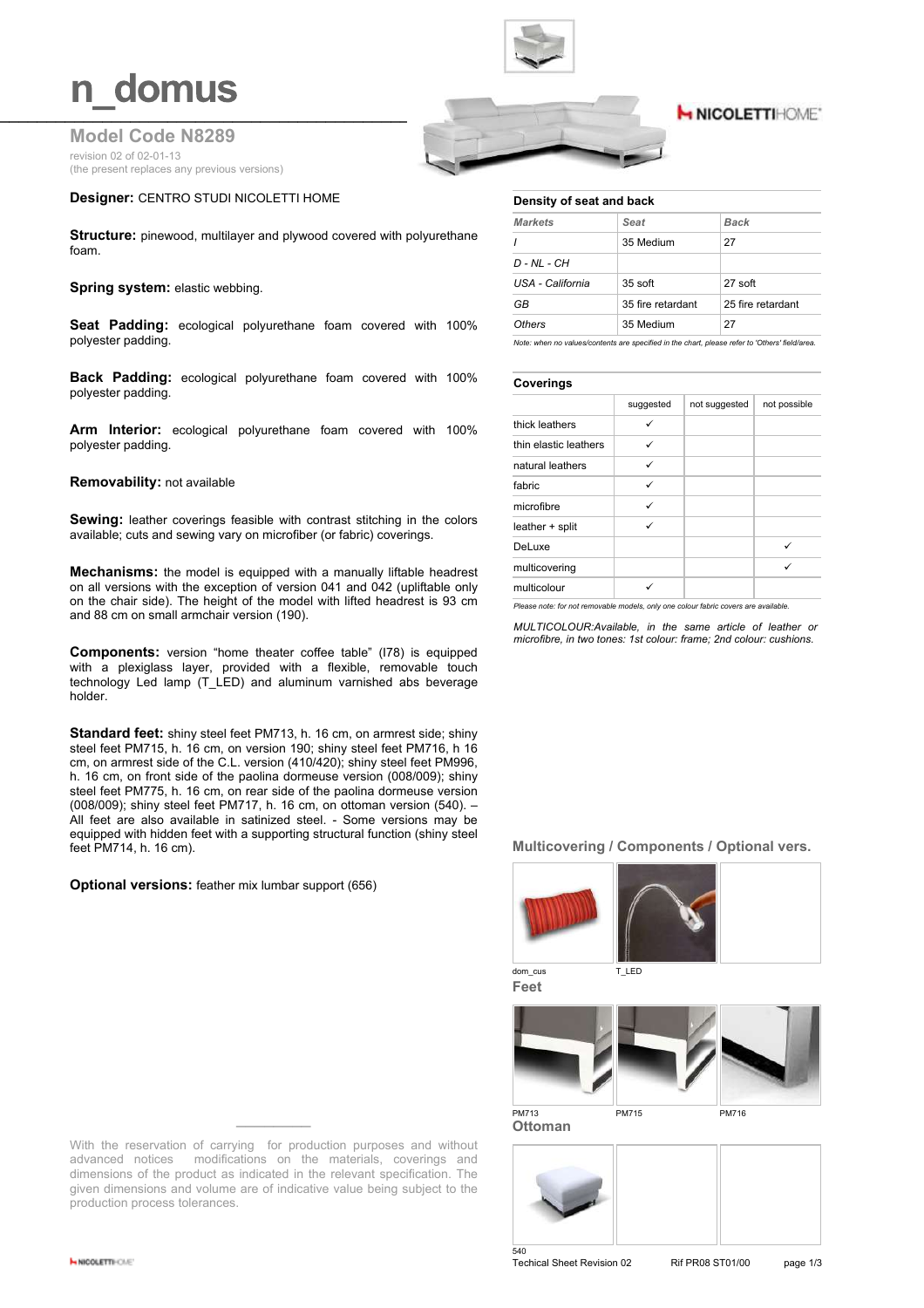#### $\triangle$  fold following the dotted line  $\triangle$

# n domus

**H NICOLETTIHOME\*** 

**L** *Length -* **H** *Height -* **D** *Depth -* **SH** *Seat Height -* **SD** *Seat Depth* Dimensions refer to maximum sizes.



 $\blacktriangleright$  fold following the dotted line  $\blacktriangleright$